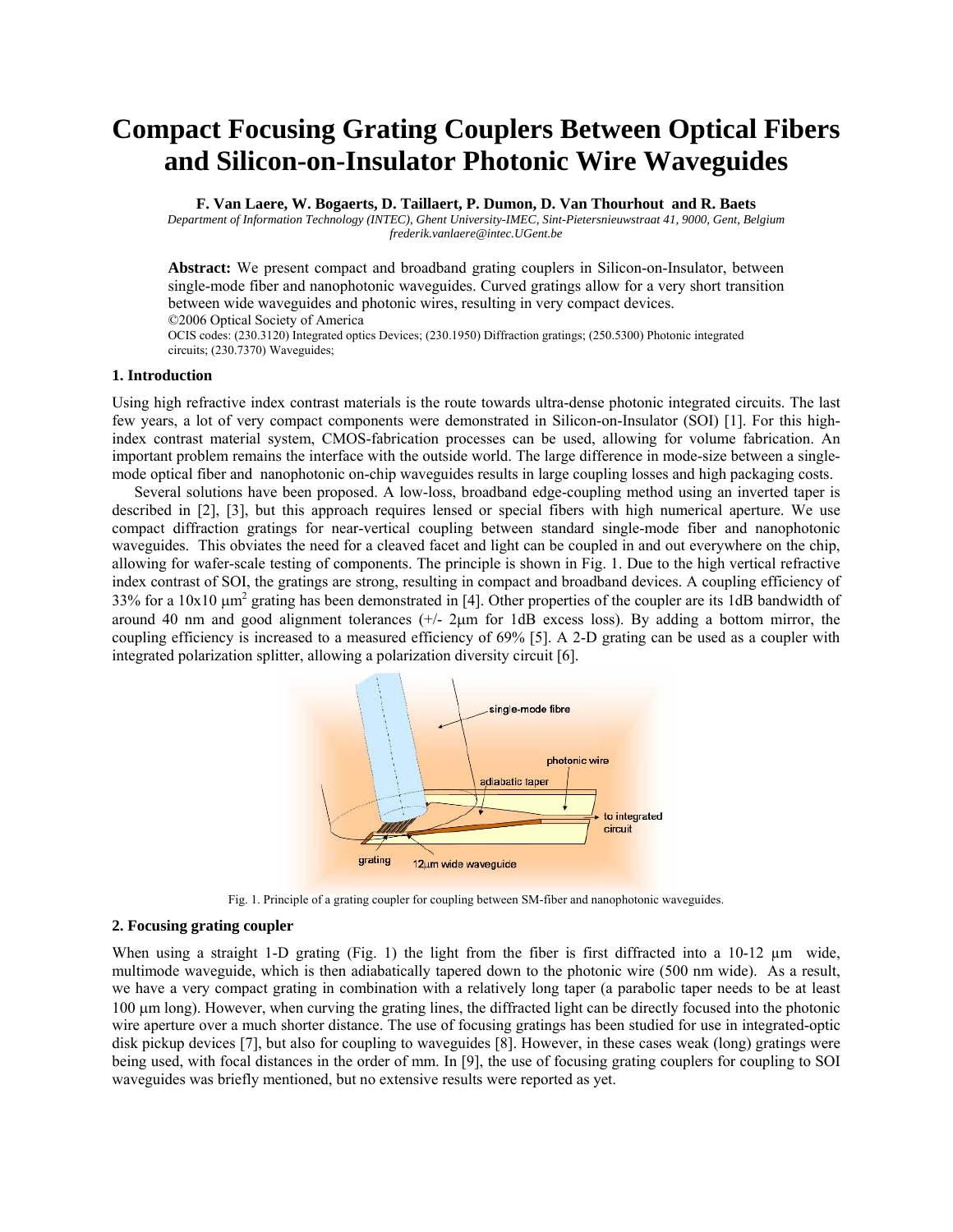In this paper, we demonstrate coupling structures based on focusing gratings, with at least an 8-fold length reduction without performance penalty. This results in a coupling structure between fiber and photonic wire with a footprint of  $18.5 \mu m \times 28 \mu m$ .

#### **3. Design method**

While rigorous design of the focusing grating couplers would require full 3-D simulations, we used an approximation starting from the standard linear grating couplers, which were designed in 2-D. Near-vertical coupling at 10 degrees is used to avoid second-order reflection. These couplers work for TE-polarization (electric field parallel to the grating lines) and have a period of 630 nm, a 50% filling factor and an etch depth of 70 nm. The coupling efficiency is 37% [10].

Subsequently, the focusing is implemented by curving the grating lines. The curvature can be calculated from the phase difference between the input wave (from the fiber) and the output wave (focusing wave towards the photonic wire). We have applied the formulas elaborated in [8]:

$$
q\lambda = zn_{air} \cos \theta - n_{eff} \sqrt{y^2 + z^2}
$$

with *z* the coordinate in the propagation direction, *y* the coordinate in the lateral direction, *q* the grating line number and  $\theta$  the coupling angle. The required effective index  $n_{\text{eff}}$  in the grating area is taken from the straight grating (CAMFR simulation). We have ignored the fact that the effective index in the grating area differs from the effective index in the slab. For vertical coupling  $(\theta=90^\circ)$ , the grating lines become concentric circles focusing on the common center. When the fiber is tilted (e.g.  $\theta = 80^{\circ}$ ), the grating lines describe ellipses with one common focal point.

## **4. Fabrication**

The SOI-structures were fabricated using standard CMOS tools, using 248 nm deep UV lithography for pattern definition[1]. The gratings were etched 70 nm into the top silicon layer. The waveguides and tapers were defined in a separate patterning step, which is etched completely through the 220 nm silicon core. Alignment between grating and waveguides is of the order of 50 nm. SEM-micrographs of fabricated structures are shown in Fig. 2.



Fig. 2. SEM- micrograph of fabricated structures. Left: Focusing grating in a short linear taper configuration (38  $\mu$ m total length in this case, shortest fabricated is 28  $\mu$ m). Right: Focusing grating without taper focusing onto a low-contrast aperture.

#### **5. Measurements**

We have characterized the coupling efficiency through fiber-to-fiber transmission measurements. A standard singlemode fiber, connected to a Superluminescent-LED (1500nm  $< \lambda < 1600$ nm), is positioned above the input grating at an angle of 10 degrees with respect to the vertical axis. The ASE of the S-LED is used as the input power. Another fiber, connected to a spectrum analyzer, is positioned (also at 10 degrees) above the output grating. Only the input grating is curved, while the output grating is the standard linear grating with a known efficiency. We also included reference structures where the input coupler is also a linear grating. Here, a very long linear taper of 700 micron length is used, for which theoretical transmission is 100% (shorter tapers could have been used with similar results). The on-chip length between input and output fiber is 3mm.

From the measured transmission we could directly extract the efficiency of the curved gratings. We have fabricated focusing grating couplers in different configurations, as shown in Fig. 2. The best performance is obtained for focusing grating couplers in combination with a short, linear taper down to a 500 nm wire (Fig. 2 left) and for couplers without taper, focusing on a low-contrast aperture ranging from 0.8  $\mu$ m to 2  $\mu$ m width (Fig. 2 right). This low-contrast aperture was implemented in a 70 nm etch (instead of a full etch) using the same two-step etch process used to define the gratings themselves. The transition from low-contrast to high-contrast waveguides is done